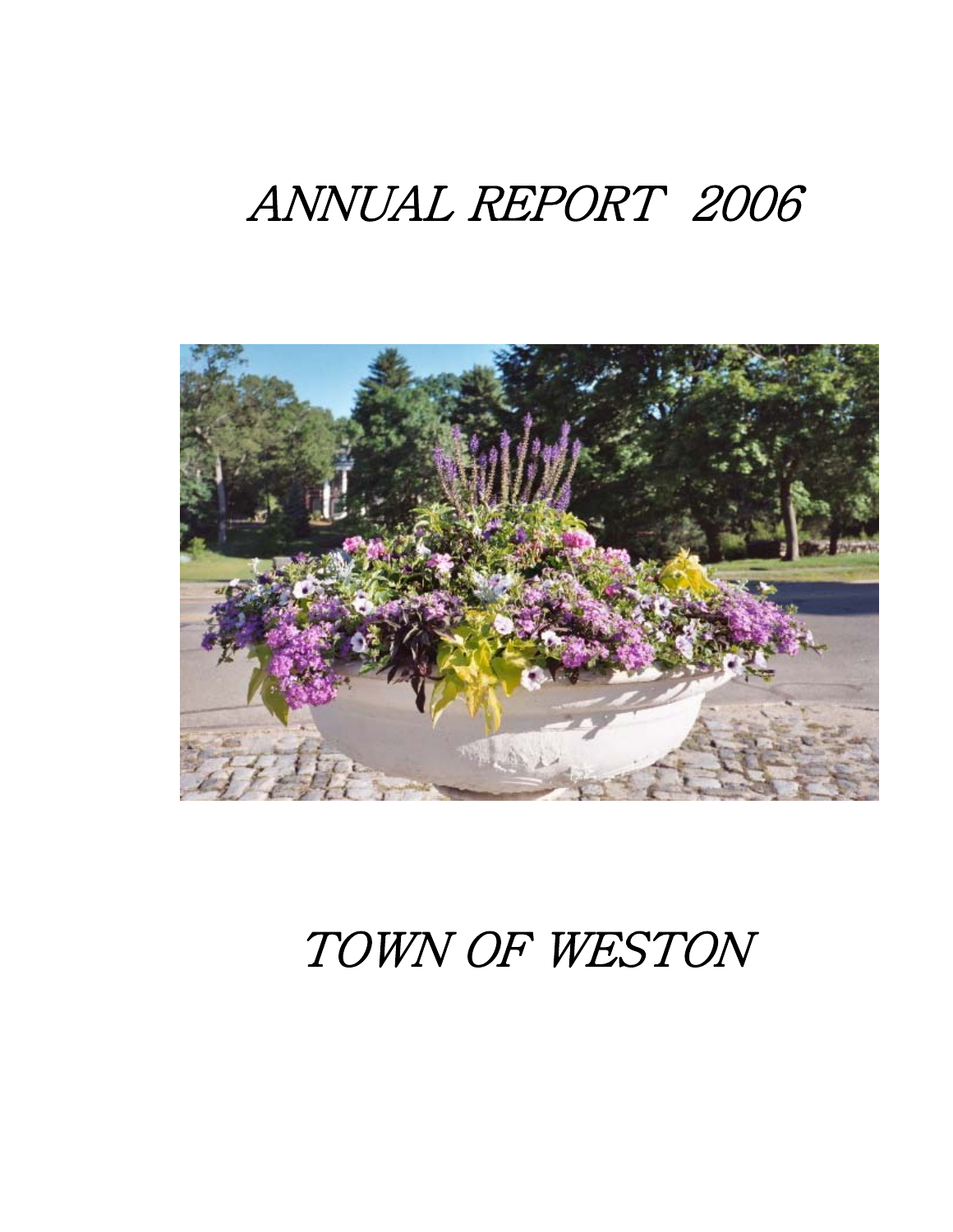# **REPORTS OF THE**

# **TOWN OFFICERS OF**

# **WESTON,**

# **MASSACHUSETTS**

# **FOR THE YEAR ENDING**

# **DECEMBER 31, 2006**



*www.weston.org*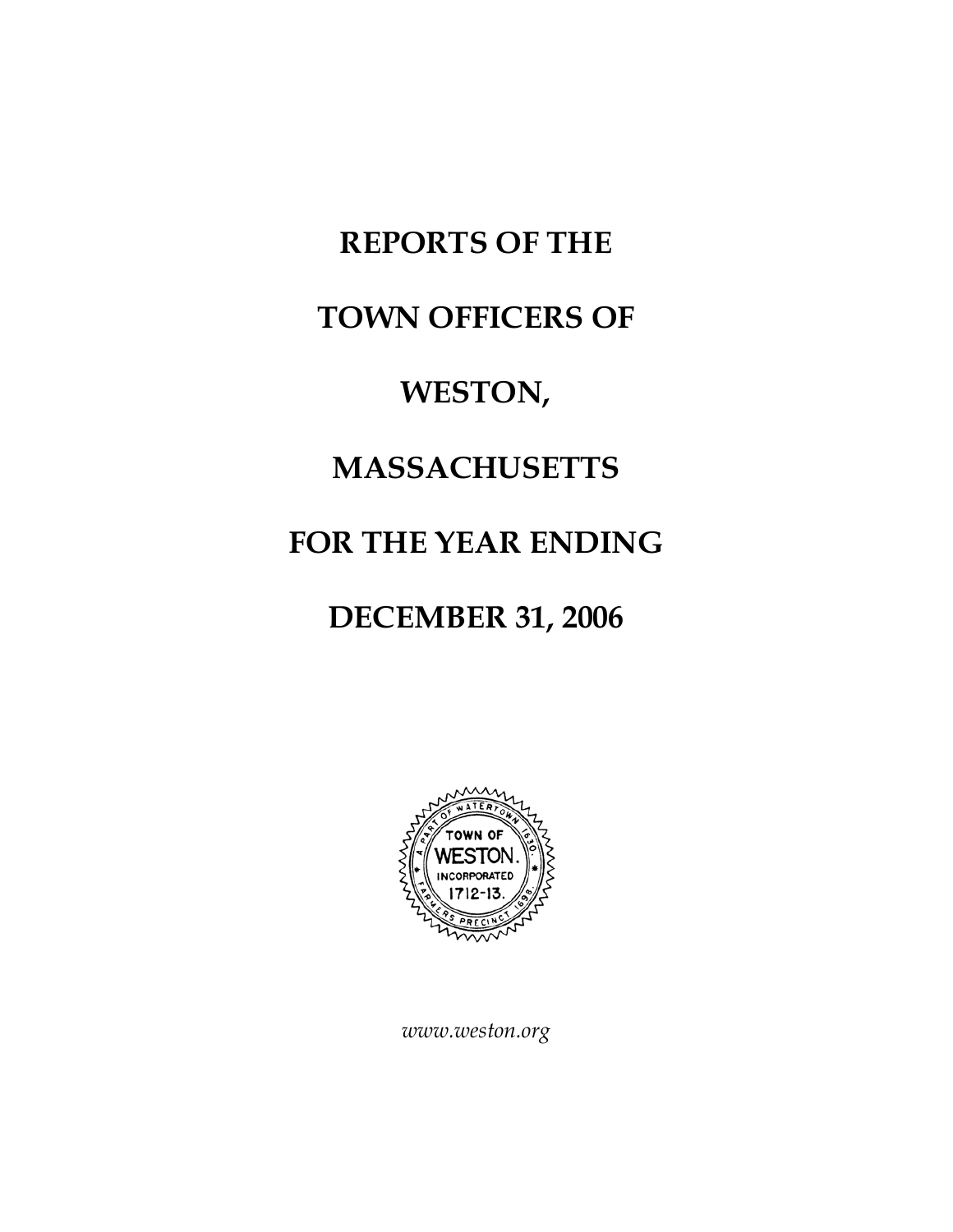**Cover:** Watering trough at the intersection of Boston Post Road, School Street and Church Street before repairs and renovations of June 2006. Photograph by Robert Siegel.

Thanks are due to the following people for supplying the artwork that appears on the pages of this Annual Town Report:

- Members of the Board of Selectmen General Government chapter;
- Barbara Elmes General Government and Culture and Leisure chapters;
- Nina Danforth –General Government, Planning and Land Use and School Department chapters:
- Lenore Zug Lobel and the Building Goodness Foundation General Government chapter;
- Robert Mosher Protection of Persons and Property chapter;
- William O'Neil of the Weston Department of Public Works Department of Public Works chapter;
- Jonathan Dietz, Weston Middle School Science Technology teacher School Department chapter;
- Christopher Fehl, Weston High School Art Department -- School Department chapter;
- Christina Comayd, Weston High School, Class of 2006 School Department chapter.

*Printed by: Athol Press, Inc. Athol, Massachusetts* 

Printed on recycled paper  *(30% post consumer content)*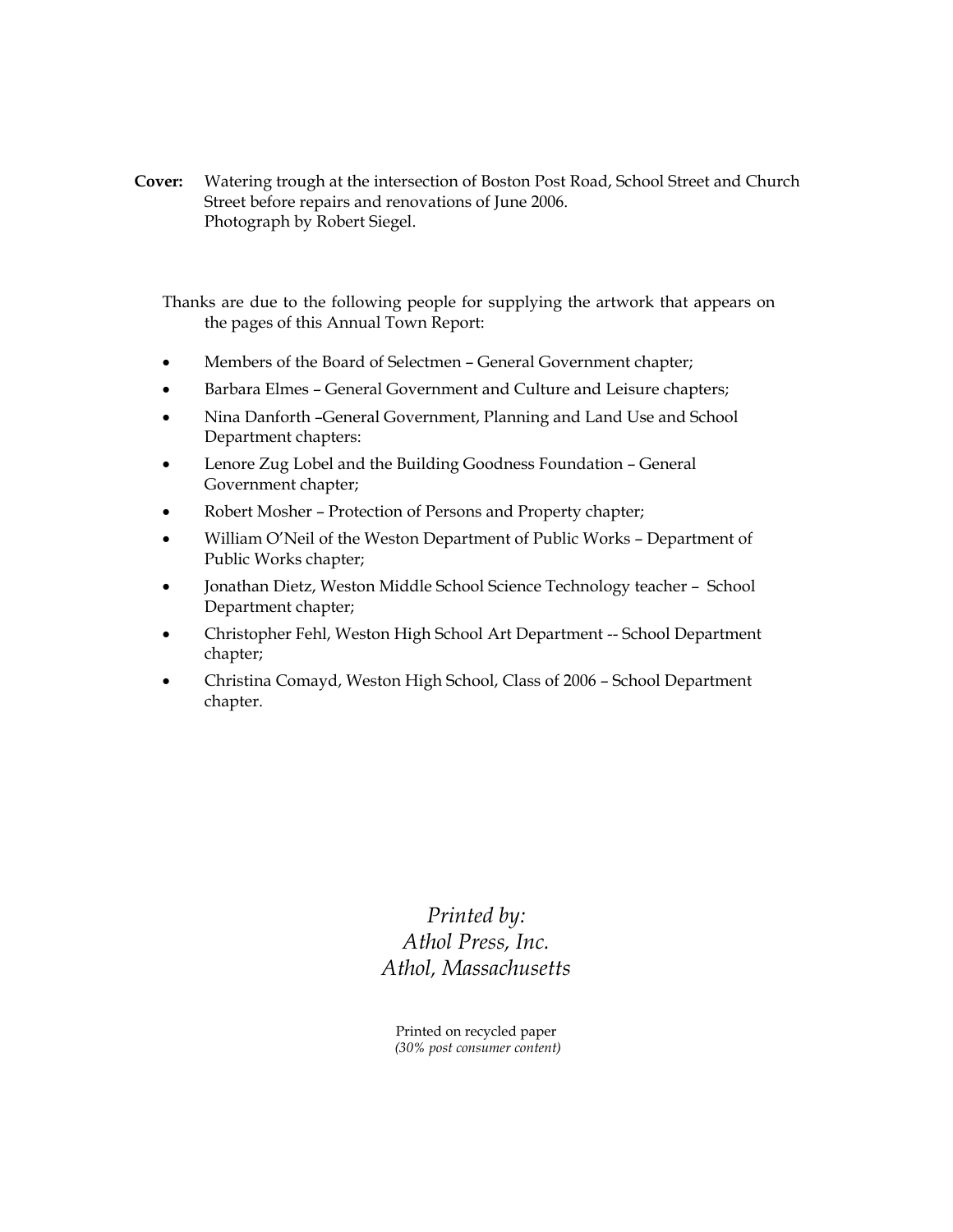### **TABLE OF CONTENTS**

**CREDITS** TABLE OF CONTENTS CALENDAR LEGISLATIVE REPRESENTATIVES **STATISTICS** OFFICERS OF THE TOWN GENERAL GOVERNMENT Board of Selectmen Licenses Issued by the Selectmen Cable Advisory Committee Geographic Information Systems Committee Hurricane Katrina Committee Information Systems Public Spaces Committee Registrars of Voters Tree Advisory Group Town Clerk Marriages Deaths License Report - Dogs, Fish and Game LAND USE, PLANNING AND ZONING Agricultural Commission Board of Appeals Community Preservation Committee Case Estates Review Committee Conservation Commission Crescent Street Historic District Commission Historical Commission

Planning Board Regional Agencies Metropolitan Area Planning Council MetroWest Growth Management Comm.

PROTECTION OF PERSONS & PROPERTY Emergency Management Inspector of Buildings and Wires Fire Department Police Department Parking Clerk Sidewalk and Traffic Advisory Committee

DEPARTMENT OF PUBLIC WORKS Town Engineer Highway Division Stormwater Division Park and Cemetery Division Solid Waste and Recycling Division Water Division

#### HEALTH AND HUMAN SERVICES

Council on Aging Elderly Housing Committee East Middlesex Mosquito Control Project Board of Health Housing Needs Committee

CULTURE AND RECREATION Cultural Council Public Library Recreation Commission Field Steering Committee

#### **SCHOOLS**

School Committee Weston International Affiliation Weston War Memorial Education Fund Minuteman Regional High School

### TOWN RECORDS

### FINANCIAL REPORTS Finances in Brief

Board of Assessors Treasurer and Collector Commissioners of Trust Funds Town Accountant Balance Sheet Departmental Expenditures Authorized and Unissued Debt

#### TOWN DIRECTORY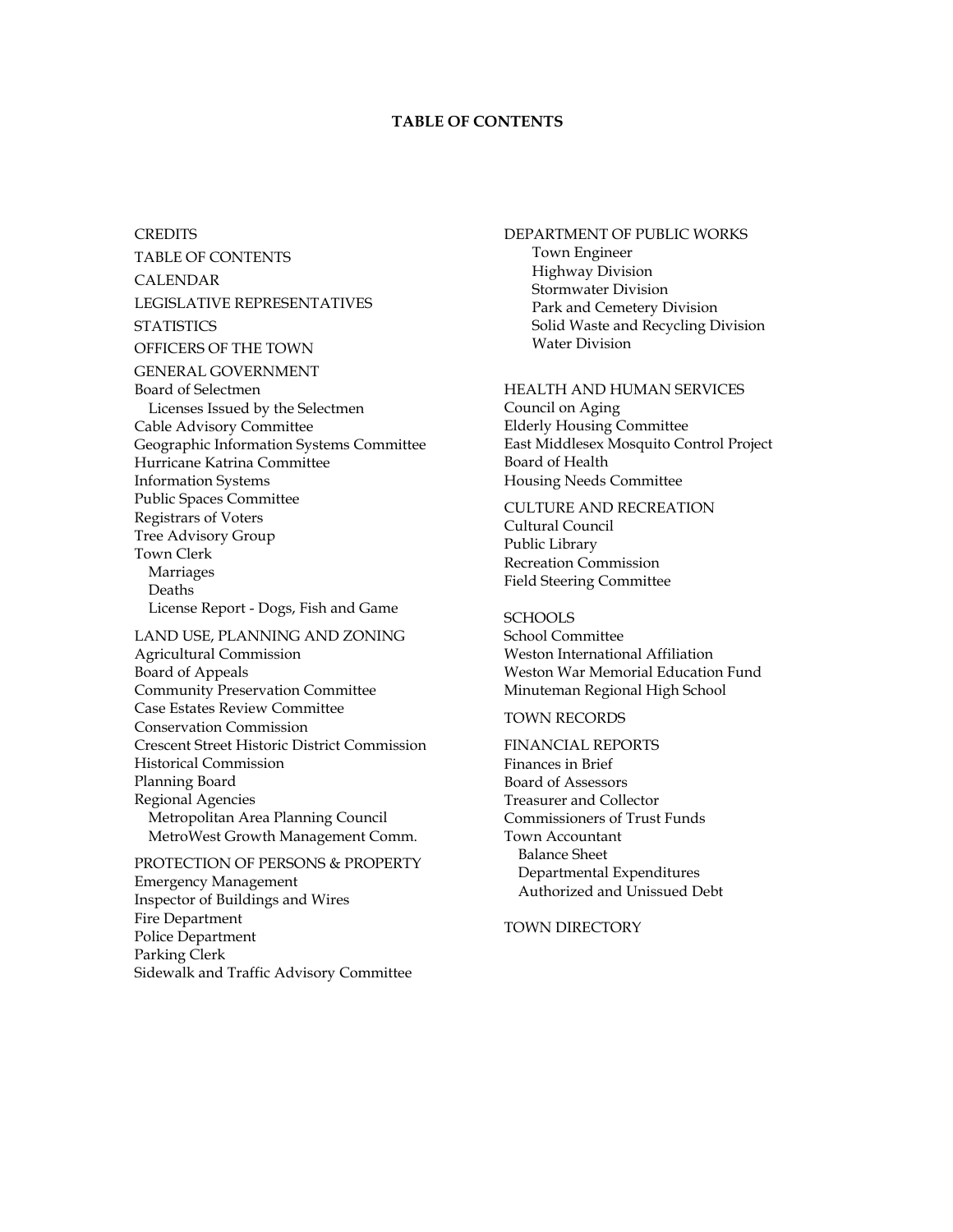### **CALENDAR\***

Board of Selectmen - Normally meets on 2nd & 4th Tuesdays - 7:30 p.m. at Town Hall

School Committee - Normally meets twice per month on Mondays at Case House

Planning Board - Normally meets Wednesdays, 7:30 p.m. at Town Hall

Board of Health - Normally meets the 2nd Wednesday of each month, 9:30 a.m. at Town Hall

Recreation Commission - Normally meets on 1st or 2nd Tuesday of each month, at 7:45 a.m. or 7:30 p.m.

Board of Library Trustees - Normally meets the 2nd Tuesday of each month, 7:30 a.m. at the Library

Commissioners of Trust Funds - Meets on an as-needed basis, generally once per quarter, at Town Hall

Board of Assessors – Normally meets twice per month (more frequently from December–March) on Tuesdays, 6:45 p.m. at Town Hall

Board of Appeals – Normally meets Mondays, 7:30 p.m., Town Hall

Conservation Commission – Normally meets Tuesday, 7:30 p.m., Town Hall

Historical Commission – Normally meets Tuesday, 7:00 p.m., Town Hall

*Call Selectmen's Office (781) 893-7320, ext. 308 or email zeytoonjian.l@westonmass.org* 

*Call School Info Line,(781) 529-8092 Superintendent's Office, 529-8080 or check www.westonschools.org* 

> *Call Planning Board Office, (781) 893-7320, ext. 321 or 323*

*Call Board of Health, (781) 893-7320 ext 332 or check www.westonboh.org* 

*Call Recreation Department, (781) 529-0203* 

*Call Library (781) 893-331, ext. 228* 

*Call Treasurer's Office (781) 893-7320 ext 315* 

*Call Assessors' Office (781) 893-7320 ext. 312* 

*Call Board of Appeals Office, (781) 893-7320, ext. 304 or 323* 

*Call Conservation Commission Office, (781) 893-7320, ext. 322 or 323* 

> *Call Planning Board Office, (781) 893-7320, ext. 321 or 323*

## **LEGISLATIVE REPRESENTATIVES**

*(as of December 31, 2006)*

Senators in Congress **Edward M. Kennedy, Squaw Island, Barnstable** John F. Kerry, Boston

Councilor, Third District **Marilyn Petitto Devaney, Watertown** 

### Representative in Congress, Seventh Congressional District **Edward J. Markey, Malden**

*\_\_\_\_\_\_\_\_\_\_\_\_* 

State Senator, Fifth Middlesex District Susan C. Fargo, Lincoln

Representative in General Court, Fourteenth Norfolk District **Alice Hanlon Peisch, Wellesley**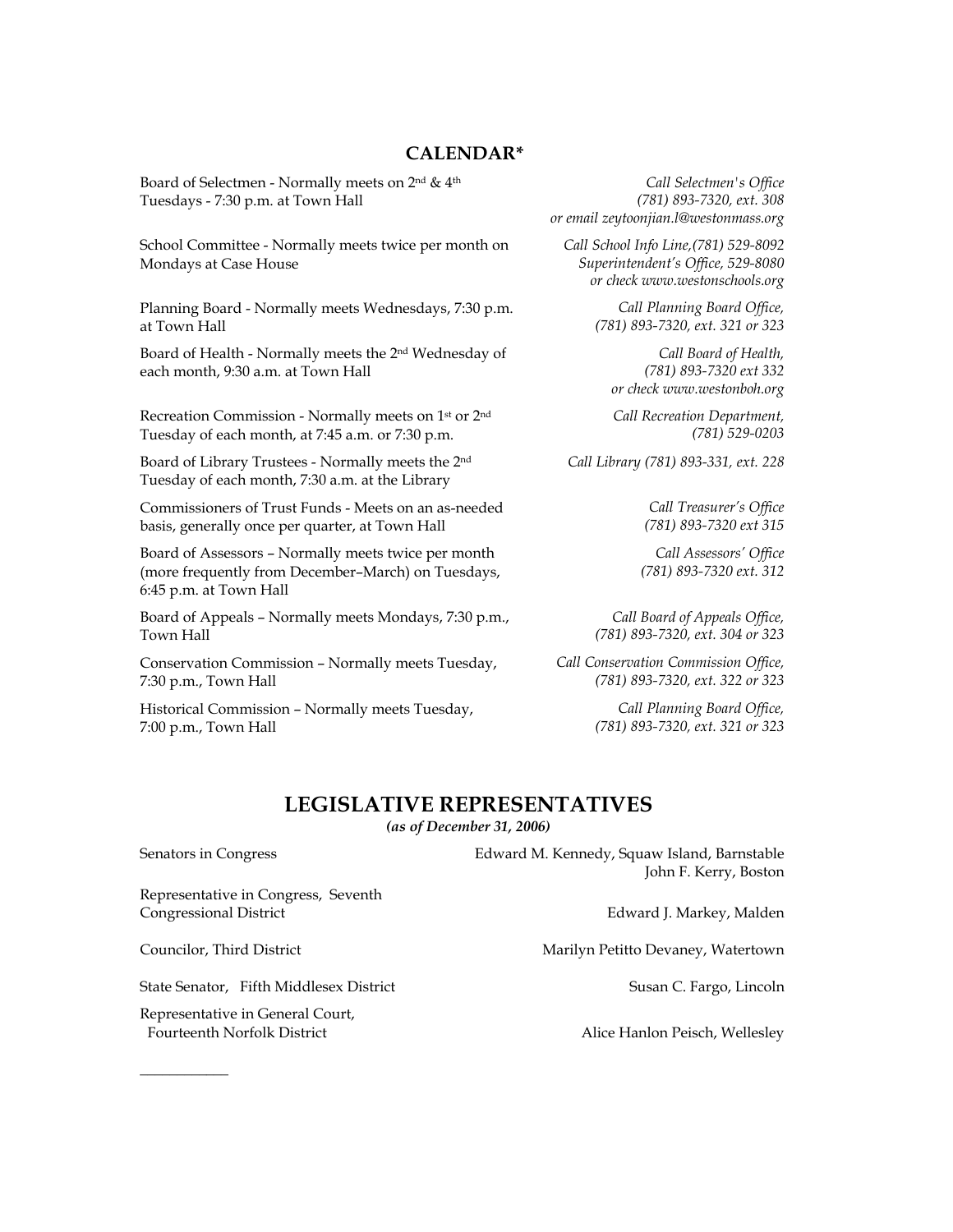*\*All schedules subject to change - Call offices listed or check Calendar of Meetings at www.weston.org*